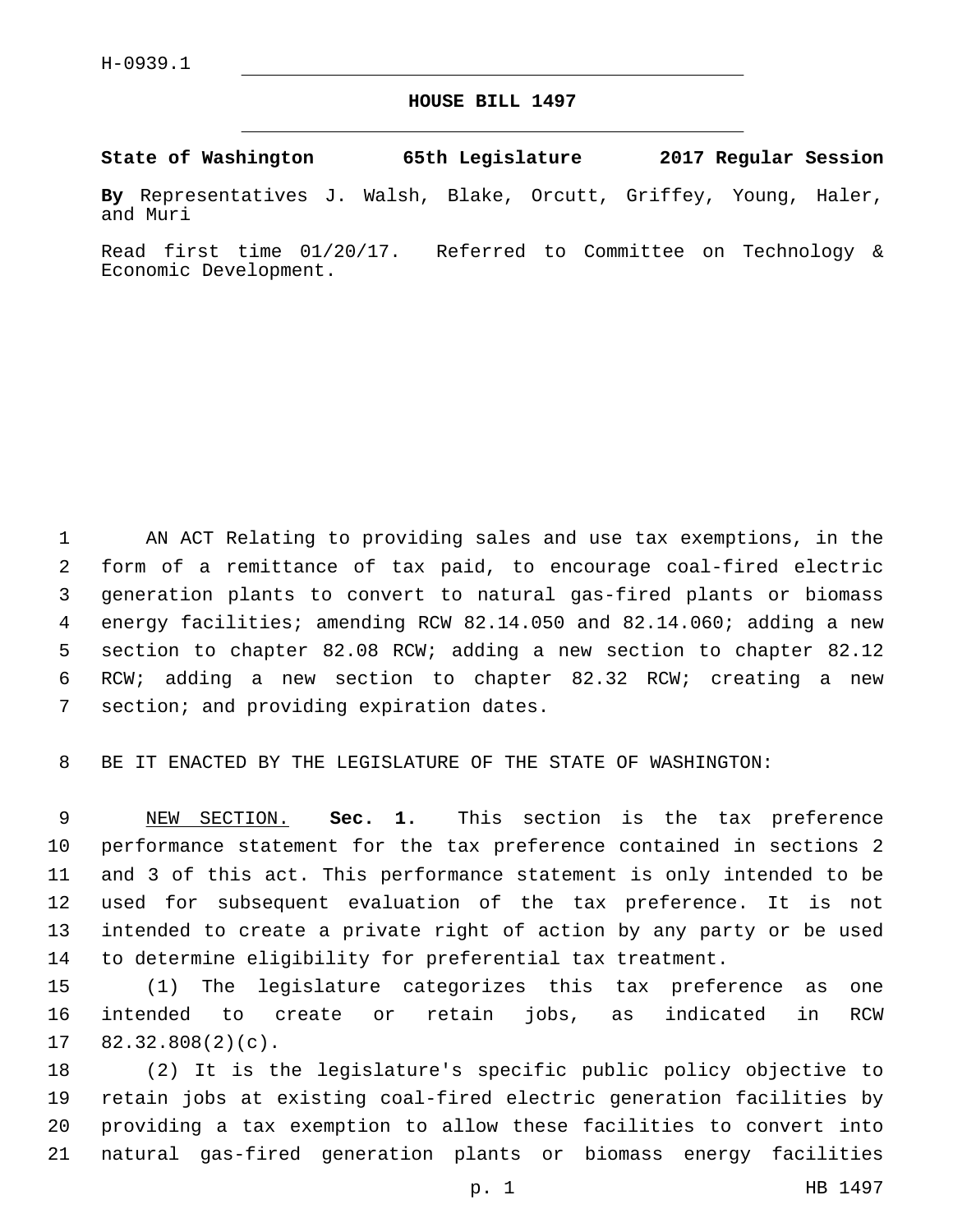rather than shut down entirely. It is the legislature's intent to provide a tax exemption for the conversion of a coal-fired electric generation facility into a natural gas-fired generation plant or biomass energy facility, in order to reduce the costs recently imposed by the legislature on companies that operate coal-fired electric generation facilities, thereby increasing the ability of these companies to continue their operations in Washington state, thereby retaining jobs that otherwise would be lost if a coal-fired 9 electric generation facility were to shut down.

 (3) This tax preference is created to provide an opportunity for coal-fired electric generation facilities to convert into natural gas-fired generation plants or biomass energy facilities. This tax preference is meant to expire and, therefore, the joint legislative audit and review committee is exempt from reviewing this tax 15 preference as required in chapter 43.136 RCW.

 NEW SECTION. **Sec. 2.** A new section is added to chapter 82.08 17 RCW to read as follows:

 (1) Subject to the requirements in subsection (2) of this section, a taxpayer is eligible for an exemption from the tax imposed by RCW 82.08.020 on the sale of or charge made for:

 (a) Labor and services rendered in respect to the constructing of new structures, and expansion or renovation of existing structures, for the purpose of converting a coal-fired electric generation facility into a natural gas-fired plant or biomass energy facility;

 (b) Materials that will be incorporated as an ingredient or component of new or existing structures during the course of such 27 constructing, expanding, or renovating; or

 (c) Machinery and equipment that is required to convert a coal- fired electric generation facility into a natural gas-fired plant or biomass energy facility, including labor and services rendered in respect to installing such machinery and equipment.

 (2)(a) The exemption in this section is in the form of a remittance. A purchaser claiming an exemption from the tax in the form of a remittance under this section must pay all applicable state and local sales taxes imposed under RCW 82.08.020 and chapter 82.14 RCW on all purchases qualifying for the exemption. After the conversion of a coal-fired electric generation facility into a natural gas-fired plant or biomass energy facility is operationally complete, but not earlier than April 1, 2020, the purchaser may then

p. 2 HB 1497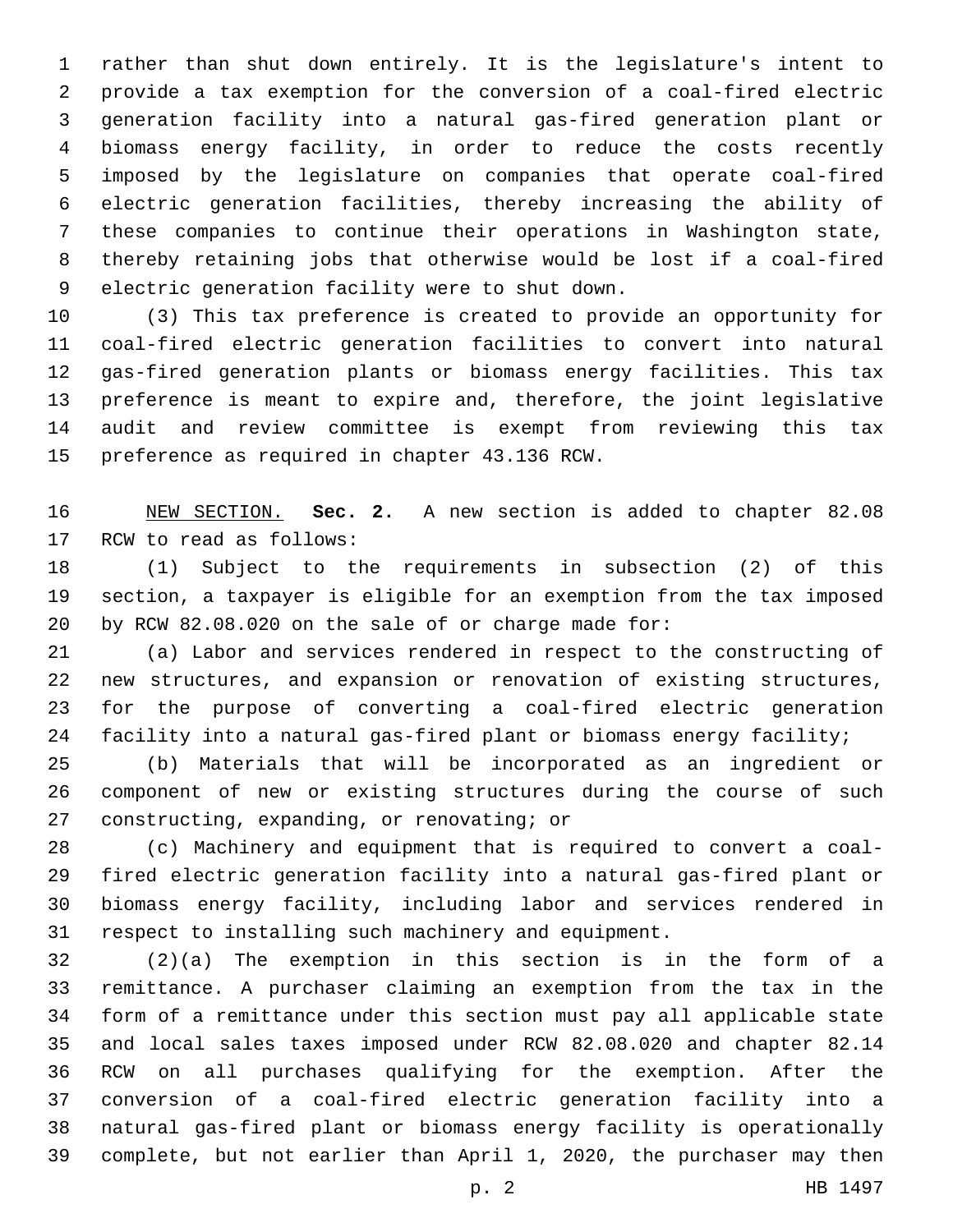apply to the department for a remittance of one hundred percent of the state and local sales taxes paid under RCW 82.08.020 and chapter 82.14 RCW for purchases qualifying under subsection (1) of this section. The purchaser must specify the amount of exempted tax claimed and the qualifying purchases for which the exemption is claimed. The purchaser must retain, in adequate detail, records to enable the department to determine whether the purchaser is entitled to an exemption under this section, including: Invoices; proof of tax 9 paid; and construction contracts.

 (b) The department may not accept any application for a remittance that it does not receive by the later of July 1, 2020, or within one year after the department determines that the conversion of a coal-fired electric generation facility into a natural gas-fired plant or biomass energy facility is operationally complete.

 (c) The department must determine eligibility under this section based on information provided by the purchaser, which is subject to audit verification by the department. The department must remit exempted amounts to qualifying purchasers who submitted timely applications during the previous calendar quarter. No remittances may 20 be paid before July 1, 2020.

 (3) The definitions in this subsection apply throughout this section unless the context clearly requires otherwise.

 (a) "Biomass energy" means energy derived from solid organic 24 fuels from wood or forest or field residues.

 (b)(i) "Machinery and equipment" means industrial fixtures, devices, and support facilities that are integral and necessary to the generation of electricity using natural gas or biomass, including 28 repair parts and replacement parts.

 (ii) "Machinery and equipment" does not include: (A) Hand-powered tools; (B) property with a useful life of less than one year; (C) repair parts required to restore machinery and equipment to normal working order; (D) replacement parts that do not increase productivity, improve efficiency, or extend the useful life of machinery and equipment; (E) buildings; or (F) building fixtures that are not integral and necessary to the generation of electricity that are permanently affixed to and become a physical part of a building.

 (c) "Operationally complete" means constructed or improved to the point of being functionally capable of generating electricity using 39 natural gas or biomass.

40 (4) This section expires July 1, 2026.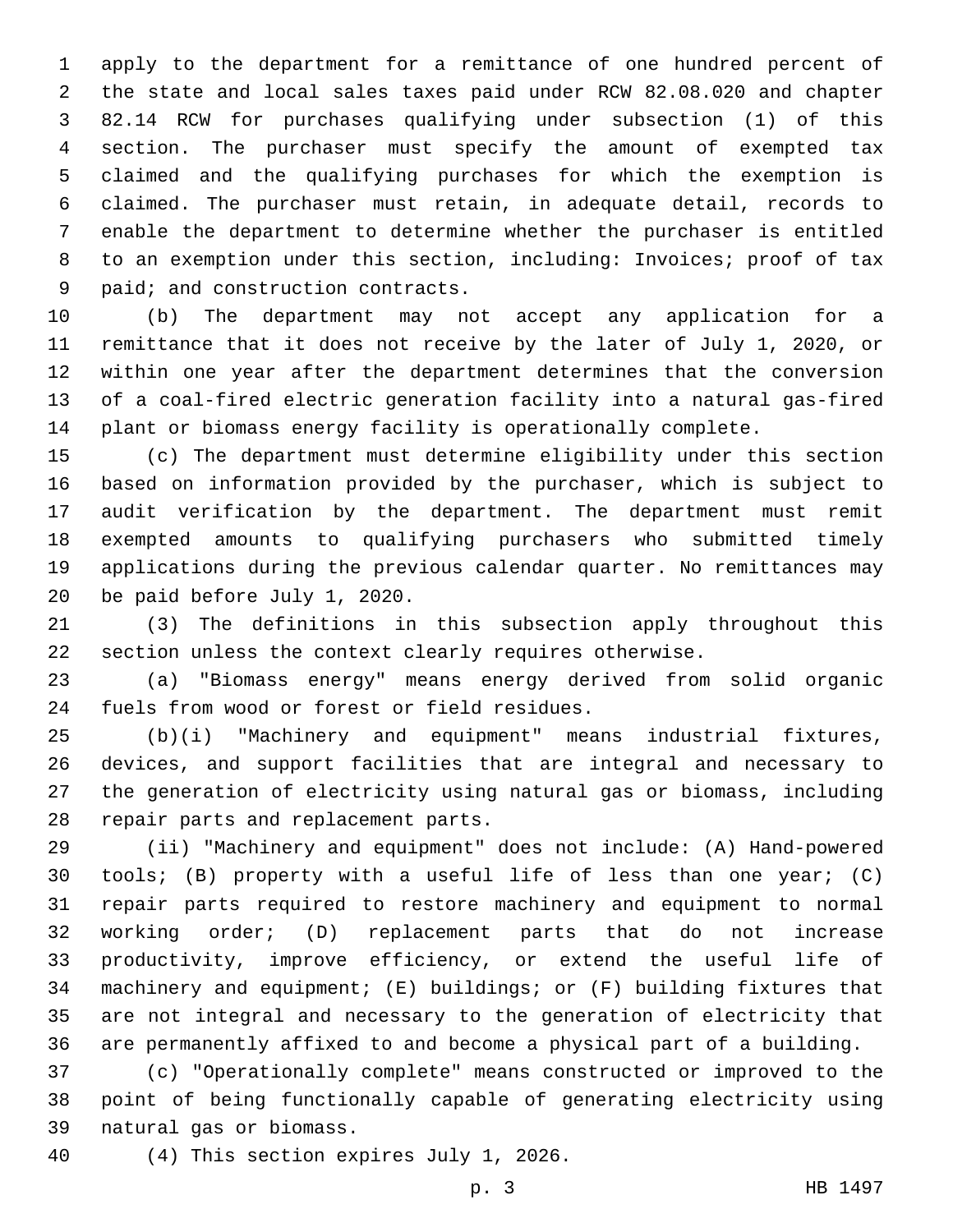NEW SECTION. **Sec. 3.** A new section is added to chapter 82.12 2 RCW to read as follows:

 (1) Subject to the requirements in subsection (2) of this section, a taxpayer is eligible for an exemption from the tax imposed 5 by RCW 82.12.020 on the use of:

 (a) Materials that will be incorporated as an ingredient or component of new or existing structures during the course of the constructing of new structures, or expansion or renovation of existing structures, for the purpose of converting a coal-fired electric generation facility into a natural gas-fired plant or 11 biomass energy facility; and

 (b) Machinery and equipment that is required to convert a coal- fired electric generation facility into a natural gas-fired plant or biomass energy facility, including labor and services rendered in respect to installing such machinery and equipment.

 (2)(a) A taxpayer is exempt from the tax imposed by RCW 82.12.020 on the use of materials, machinery and equipment, or installation labor, if the taxpayer received a remittance under section 2 of this act with respect to the purchase of the materials, machinery and 20 equipment, or installation labor.

 (b) With respect to materials, machinery and equipment, or installation labor qualifying for the exemption in this section and acquired by the taxpayer without the payment of the sales tax imposed by RCW 82.08.020, the exemption in this section is in the form of a remittance of the state and local use taxes paid under RCW 82.12.020 and chapter 82.14 RCW. All of the provisions applicable to remittances under section 2 of this act apply to remittances under 28 this section.

 (3) The exemption in this section does not apply to the use of materials, machinery and equipment, and installation labor for machinery and equipment, when first use within this state of such materials, machinery and equipment, and installation labor occurred 33 after June 30, 2026.

 (4) The definitions in section 2 of this act apply to this 35 section.

36 (5) This section expires July 1, 2026.

 **Sec. 4.** RCW 82.14.050 and 2016 c 191 s 4 are each amended to read as follows:38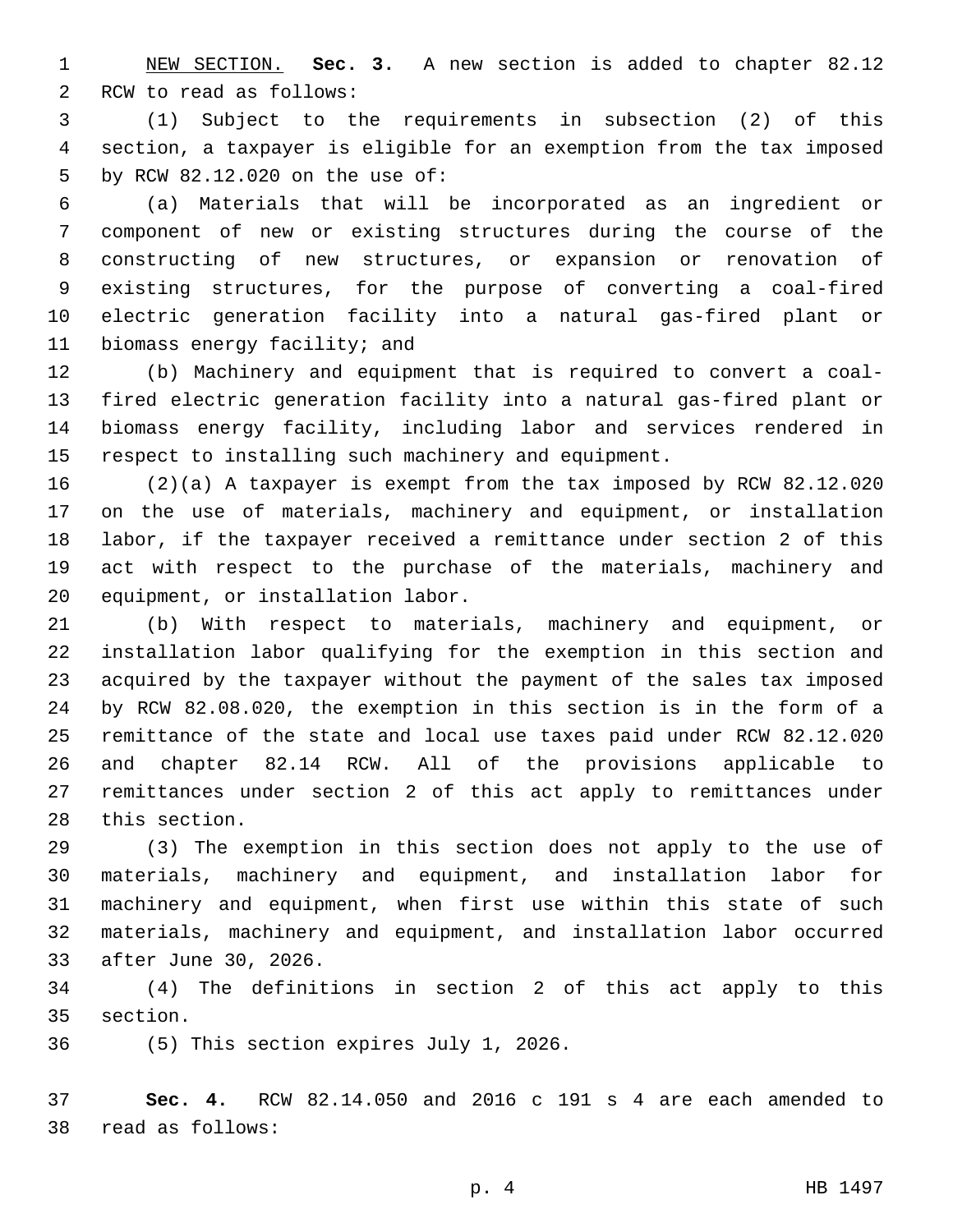(1) The counties, cities, and transportation authorities under RCW 82.14.045, public facilities districts under chapters 36.100 and 35.57 RCW, public transportation benefit areas under RCW 82.14.440, regional transportation investment districts, and transportation benefit districts under chapter 36.73 RCW must contract, prior to the effective date of a resolution or ordinance imposing a sales and use tax, the administration and collection to the state department of revenue, which must deduct a percentage amount, as provided by contract, not to exceed two percent of the taxes collected for administration and collection expenses incurred by the department. The remainder of any portion of any tax authorized by this chapter that is collected by the department of revenue must be deposited by the state department of revenue in the local sales and use tax account hereby created in the state treasury. Beginning January 1, 2013, the department of revenue must make deposits in the local sales and use tax account on a monthly basis on the last business day of the month in which distributions required in (a) of this subsection are due. Moneys in the local sales and use tax account may be 19 withdrawn only for:

 (a) Distribution to counties, cities, transportation authorities, public facilities districts, public transportation benefit areas, regional transportation investment districts, and transportation 23 benefit districts imposing a sales and use tax; and

 (b) Making refunds of taxes imposed under the authority of this chapter and RCW 81.104.170 and exempted under RCW 82.08.962, 26 82.12.962, 82.08.02565, 82.12.02565, 82.08.025661,  $((\theta \cdot \hat{r}))$ 82.12.025661, section 2 of this act, or section 3 of this act.

 (2) All administrative provisions in chapters 82.03, 82.08, 82.12, and 82.32 RCW, as they now exist or may hereafter be amended, insofar as they are applicable to state sales and use taxes, are applicable to taxes imposed pursuant to this chapter.

 (3) Counties, cities, transportation authorities, public facilities districts, and regional transportation investment districts may not conduct independent sales or use tax audits of sellers registered under the streamlined sales tax agreement.

 (4) Except as provided in RCW 43.08.190 and subsection (5) of this section, all earnings of investments of balances in the local sales and use tax account must be credited to the local sales and use tax account and distributed to the counties, cities, transportation authorities, public facilities districts, public transportation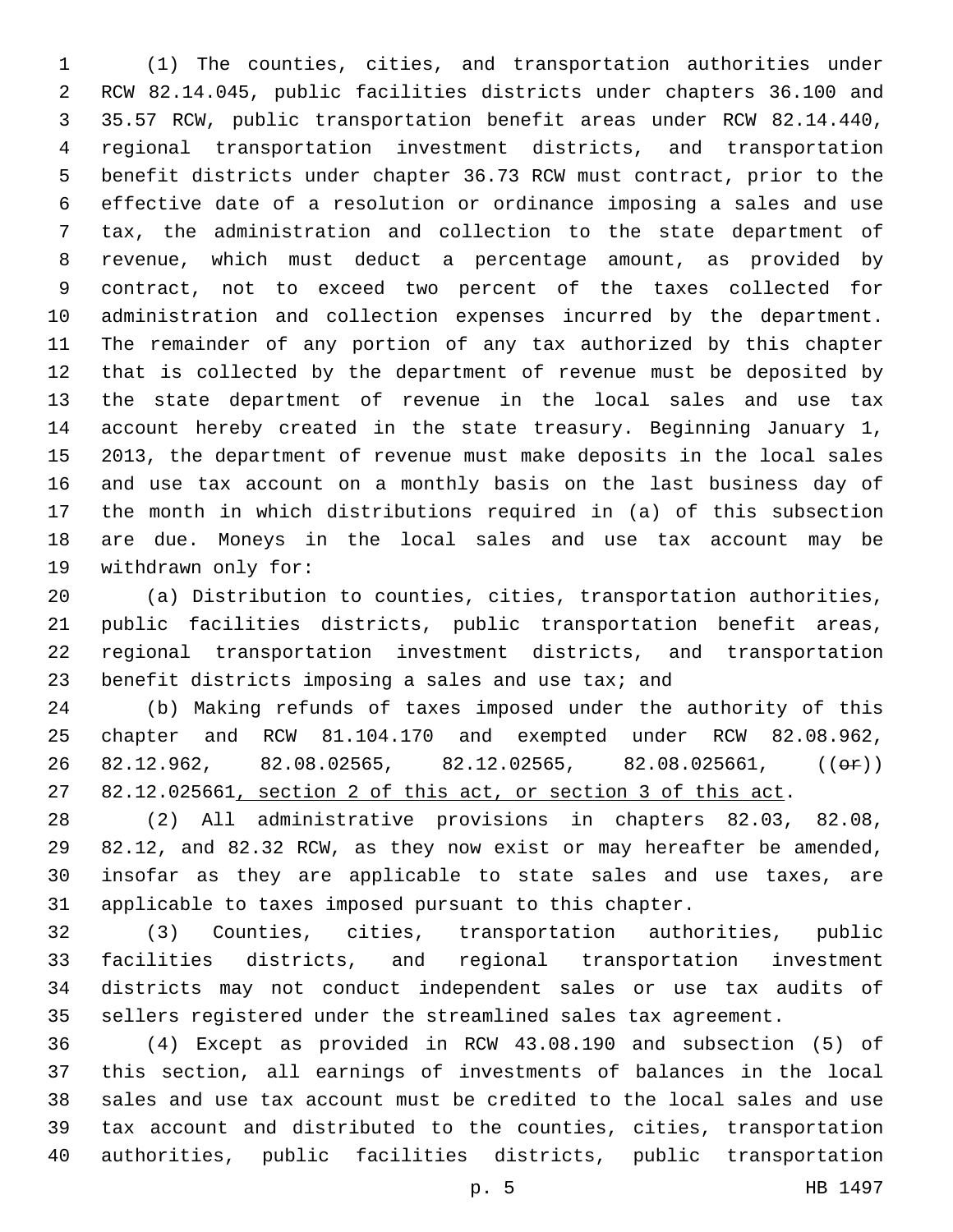benefit areas, regional transportation investment districts, and 2 transportation benefit districts monthly.

 (5) Beginning January 1, 2013, the state treasurer must determine the amount of earnings on investments that would have been credited to the local sales and use tax account if the collections had been deposited in the account over the prior month. When distributions are made under subsection (1)(a) of this section, the state treasurer must transfer this amount from the state general fund to the local sales and use tax account and must distribute such sums to the counties, cities, transportation authorities, public facilities districts, public transportation benefit areas, regional transportation investment districts, and transportation benefit 13 districts.

 **Sec. 5.** RCW 82.14.060 and 2016 c 191 s 5 are each amended to 15 read as follows:

 (1)(a) Monthly, the state treasurer must distribute from the local sales and use tax account to the counties, cities, transportation authorities, public facilities districts, and transportation benefit districts the amount of tax collected on 20 behalf of each taxing authority, less:

(i) The deduction provided for in RCW 82.14.050; and

 (ii) The amount of any refunds of local sales and use taxes exempted under RCW 82.08.962, 82.12.962, 82.08.02565, 82.12.02565, 82.08.025661, ((or)) 82.12.025661, section 2 of this act, or section 3 of this act, which must be made without appropriation.

 (b) The state treasurer must make the distribution under this 27 section without appropriation.

 (2) In the event that any ordinance or resolution imposes a sales and use tax at a rate in excess of the applicable limits contained herein, such ordinance or resolution may not be considered void in toto, but only with respect to that portion of the rate which is in 32 excess of the applicable limits contained herein.

 NEW SECTION. **Sec. 6.** A new section is added to chapter 82.32 34 RCW to read as follows:

 (1) Beginning one year after the natural gas-fired plant or biomass energy facility is operationally complete, a person must repay all sales and use taxes remitted to the person under sections 2 and 3 of this act if the number of employment positions, reported to